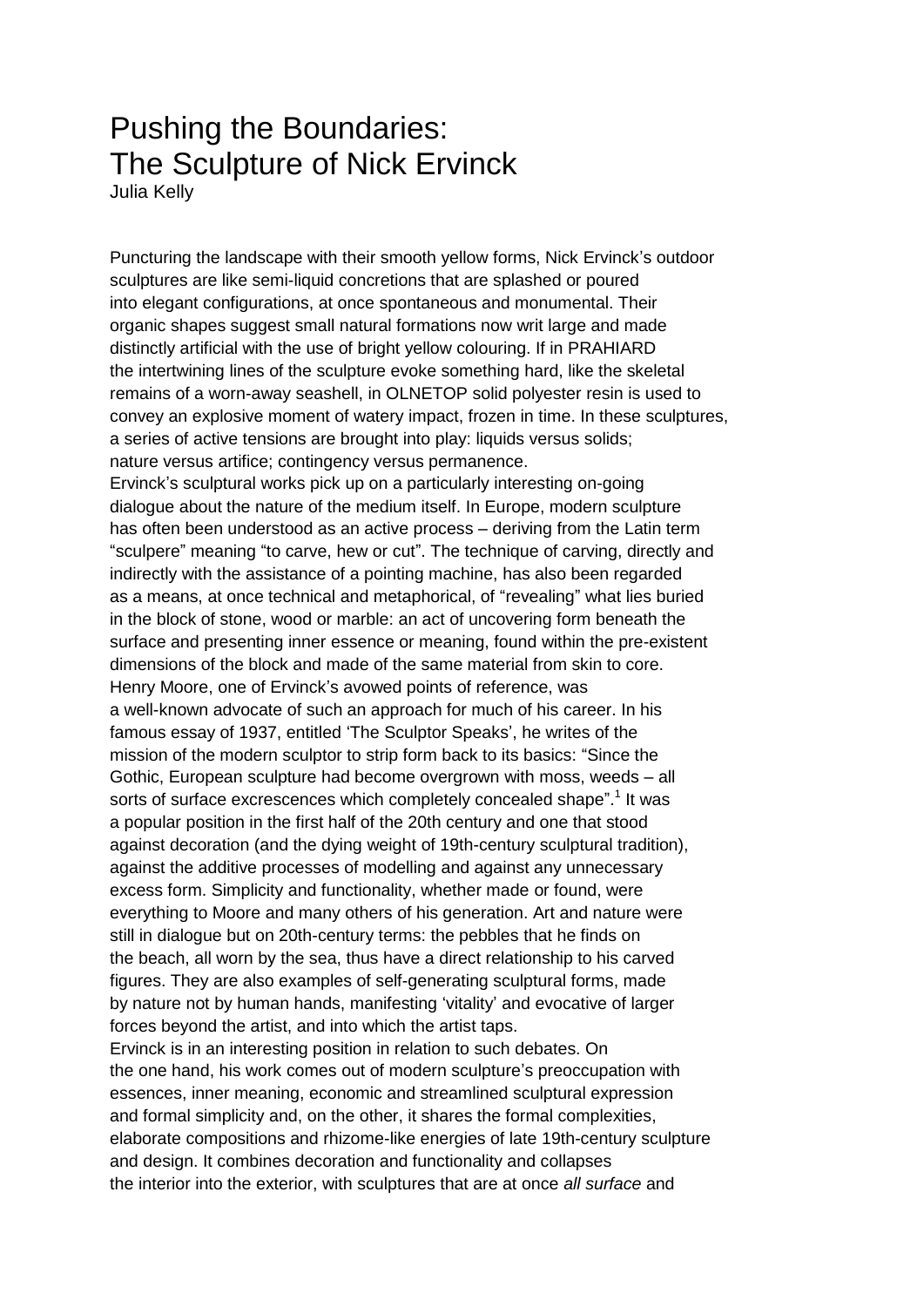*all structure*. This dynamic becomes apparent when he produces works that interact with architectural spaces: in the wallprint NIARGTZAG, the work *is* the building's surface, while in CIRBUATS, a project for a building complex in Ghent, a huge mass of yellow polyester engulfs the facade and encroaches onto the courtyard below.

Ervinck's work serves to remind us of the shared concerns and Connections between these historically distinct sculptural approaches and of the biological and botanical imagination that across the 19th and 20th centuries (and onwards into the present) has had a huge and evolving impact on the concepts and forms of sculpture. Moore's sculpture, for example, bespeaks this impact. From the vitalist carving of the pre-1945 years to the later bronzes, we find emotional charges that were often similar. The British art writer David Sylvester reminds us of this when he uses the dichotomy of "Hard and Soft" to describe Henry Moore's later works in bronze in the 1950s and 1960s (works that have many formal similarities with some of Ervinck's large-scale outdoor pieces). He saw works like *Upright Motives* (1955–56)as showing "…violent contrasts of surface tension, with exceedingly taut, bone-hard passages moving into soft, resilient, fleshy passages, often very abruptly".<sup>2</sup> Connections abound between seemingly different approaches and works and it is in these interfaces that we find Ervinck's work. Carving, for example, has a close relationship to the *ecorche*, the flayed anatomical figure, as a means of stripping back the sculpture's "skin". In these anatomical models that were once a staple of artists' and sculptors' studios, there is a complex interplay of real and imagined surfaces and interiors: fragile skin and soft internal organs; the sculpture's hard 'shell' and the forms it harbours within, made of ivory, plaster or wax. The sculptural imagination that operates on these terms lends itself to both carving and modelling and to different kinds of anatomical, structural presentations. Alongside this important art historical connectivity, Ervinck is also a sculptor who makes the most of new and contemporary technologies: he assembles a digital archive by cutting and pasting images he finds by surfing the internet and uses 3D printing to create his sculptural forms. "I didn't study chicken bones from my back garden like Henry Moore", he has remarked, somewhat mischievously. If for Moore's generation the found objects of the natural world provided a source of inspiration and a model of sculptural processes outside of the artist's control – stones, rocks, the spirals of shells, the gnarled forms of tree roots – for Ervinck, this kind of "automatic" sculptural production is achieved through the use of computer technologies that are able to construct objects the artist cannot make by hand. The computer is thus a crucial new tool in the contemporary sculptor's toolbox, although it is one which places the sculptor in a more distant, less directly 'hands-on' relation to the work – at one remove from its creation. In Ervinck's sculptures, the natural forms of the vegetal or mineral world are turned into unnatural hybrids, a process highlighted by the clearly artificial "foliage" in works like the "strawberry" AELBWARTS. In EMOBCOR, fake rocks and leaves set off a deformed "figure" which seems half flesh, half bone, its twisted forms far removed from the smooth biomorphism of its organic counterparts. If Ervinck draws inspiration from tree roots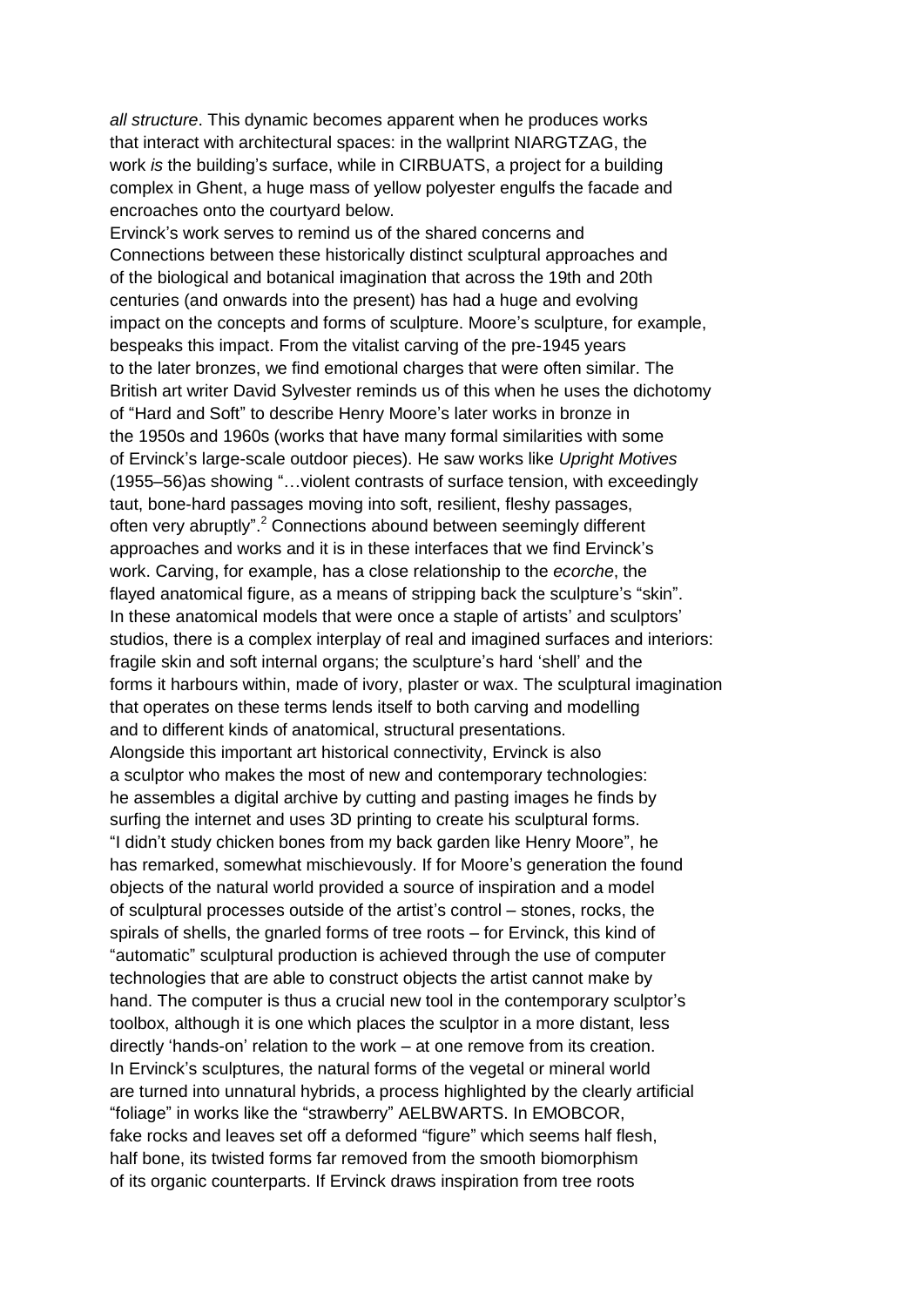and Chinese scholars' rocks, these are diverted into futuristic tangles, whose dynamic and gravity-defying volumes reveal their engagement with man-made technologies. EGNABO takes the form of a wildly leaning deconstructed "tree", all root and branch with no steadying central trunk. TSENABO is designed to hang suspended in a hospital entrance, an object inspired by natural wonder but also charged with the energy of human production values.

The use of computer technology can give Ervinck's work an immaculate, 'just arrived' look. At times his sculptural language conjures up specific natural specimens, particularly the tree-like petrified forms of coral. In the past, coral's interest to collectors and scholars lay in its ambiguous status: variously classified as mineral, plant and animal, it defied attempts to categorise and contain it.<sup>3</sup> Connected in mythological terms with the Gorgon Medusa – the blood from her severed head turning seaweed bright red and hardened – red coral in particular was used in decorative sculptures to create uncanny hybrids of human and vegetal form. Abraham Jamnitzer's *Daphne as a Drinking Vessel* (end of the 16th century) is a striking evocation of the interplay of solidity, hollow form and liquid as well as the transformation of one state into another. Ervinck's coral-like pieces, such as YAROTOBS and YAROTUBE, point to this process of metamorphosis, and to the role of plant forms and forces in his work. Veins are like tendrils forming thickets of overgrowth around a head in AGRIEBORZ while in EITOZOR the floral patterns of wallpaper acquire their own dynamism and presence.

The vegetal motifs of *art nouveau*, alternately life-affirming and deeply disturbing in their abandon, are expressly invoked in Ervinck's streetlamp NARZTALPOKS. The interplay between the realms of the human, the animal and the botanical, pointing back to mythical transformations which threaten to overwhelm and unsettle the distinctive autonomy of the human body, also recalls the hybrid forms of *fin-de-siècle* sculpture. The plaster *Mask* of c.1897 by the Belgian symbolist Fernand Khnopff shows a winged face surrounded by a floral wreath which is beginning to encroach upon its features, apparently trapped and immobilised by its decorative "frame". Charles van der Stappen's *Secretive Sphinx* (1897) is another good example of such an approach. It combines ivory and silver alloy to create a figure wearing an armour of solidified organic forms.

European sculpture in the orbit of symbolism is often characterised by, and striking for, its use of unusual materials and for its inclusion of colour. Ervinck is drawn to vibrant combinations of blue and yellow (NIKEYSWODA, GARFINOSWODA) which disturb the cohesion of sculptural form, suggesting parts could be dismantled like anatomical models.

If NIKEYSWODA exists in a dialogue with the work of the modern British sculptor Bernard Meadows, who was a former assistant to Moore and a lifelong friend, a sculpture like Meadows' *Black Crab* (1951–52) pulls together the excessive formations of the natural world into one unified form through its use of bronze, simultaneously playing on the relationships between the hard but hollow carapace of the crab and the solidity of the resilient, if hollow bronze. Ervinck's configurations are more provisional and sketch-like, their